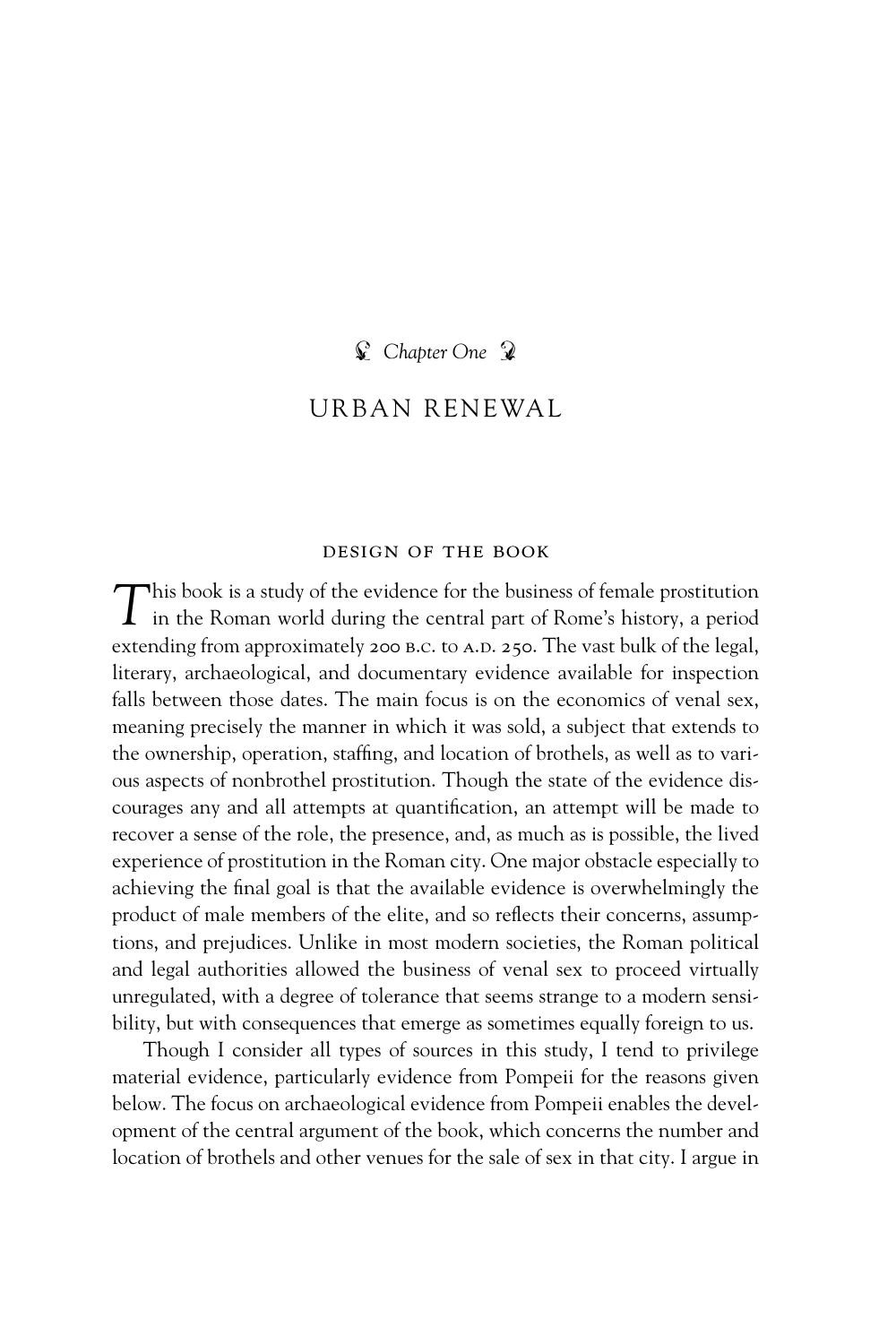brief that there were more of these brothels, and they were more widely distributed, than most scholars have believed in recent years. Given the state of our knowledge, however, we should retain a degree of agnosticism over their precise numbers and locations.

The book focuses principally on female prostitution for two main reasons. First, the greater share of the evidence by far for the economics of venal sex concerns the prostitution of women. Second, male prostitution is an important subject nonetheless and thus is deserving of separate treatment. To be sure, I do not hesitate to adduce evidence about the latter in the course of this book when it is useful to do so, such as in the discussion of the archaeological evidence for brothels in chapter 8 or the list of possible Pompeian prostitutes in appendix 3. By the same token, I pass beyond the chronological limits of the study when necessary to shed light on the period in question. An example is my treatment of the Augustinian evidence for moral zoning in chapter 3.

I dwell longer on Augustine than I do on other Christian evidence, in part, because I share the common view that during the transition from paganism to Christianity there was a great deal of continuity in social conditions and relations as well as the ideology that surrounded them. One important change was a greater concern with the poor and the lower orders in general by members of the elite, as reflected in their writings. These writings open a window on some social practices and attitudes that we know little about from the earlier period. Still, they do not appear to represent by and large a break with the pagan past. When a change in those practices or attitudes did take place, and that which occurred with Augustine on the matter of zoning prostitution is fairly monumental, greater attention should be paid.

This book is a social history of an aspect of Roman prostitution, not an archaeological or art historical study of the same. Readers avid for lavish display of photographs of Roman erotic art must turn elsewhere. I make use of a small sample of illustrations designed to drive home the nature of art found in the brothel, other public places, and the private house. In recent years, a series of excellent studies have opened up the meaning and role of such art.<sup>1</sup> My contribution, such as it is, is to try to place their results in the context of other evidence, above all literary sources, in order to try to make sense of Roman indifference to brothels and prostitutes in their midst. But some of the detailed treatments already available of the art of the Surburban Baths, the Purpose-

<sup>1.</sup> To name just a few of the more important ones, Jacobelli, *Terme Suburbane* (1995); Clarke, Looking at Lovemaking (1998); Guzzo and Scarano Ussani, *Veneris figurae* (2000); and Varone, *Erotismo a Pompei* (2000).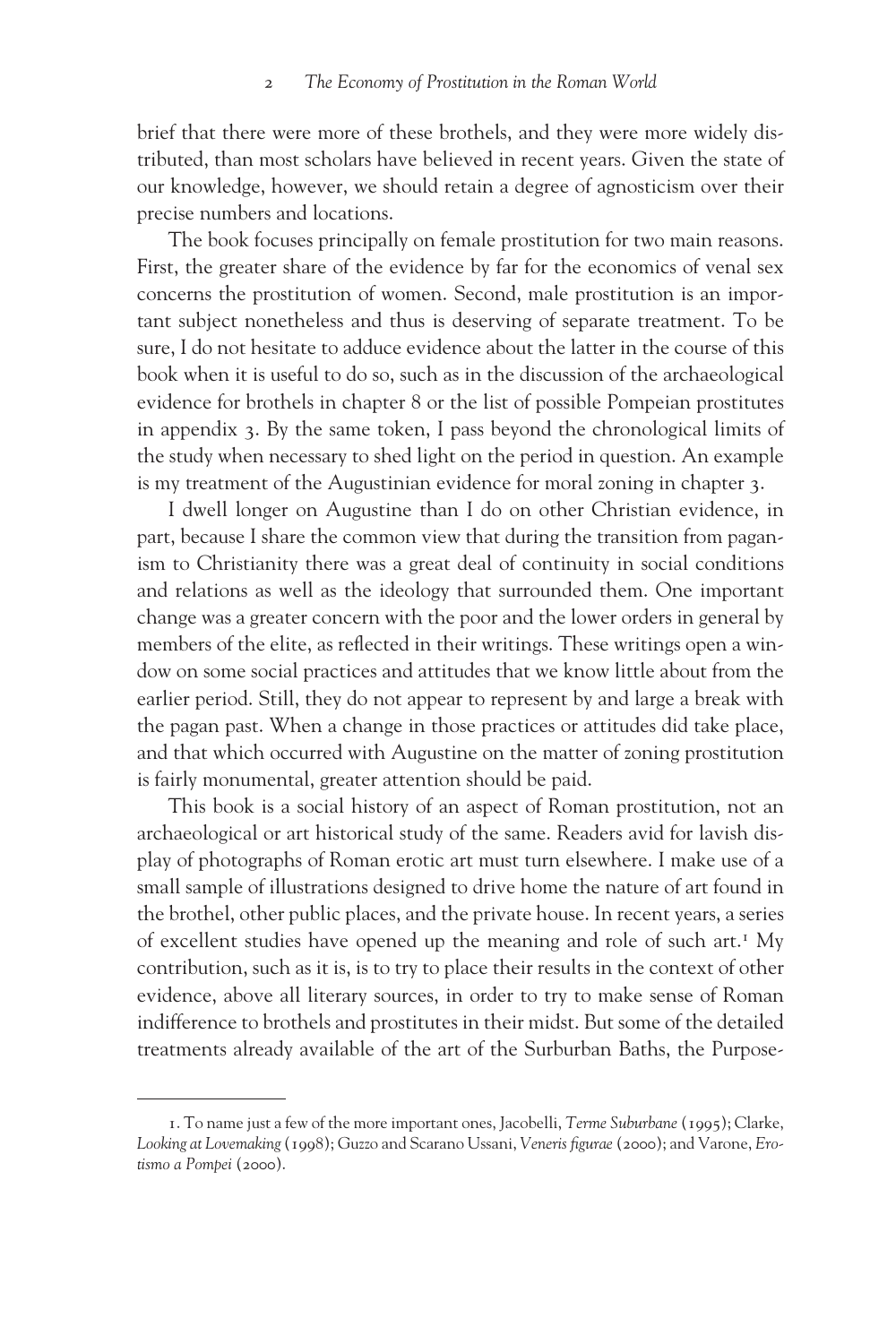Built Brothel, and other venues public and private are not likely to be surpassed soon, at least not by me. For that matter, definitive publication of the places listed as possible brothels in this book must await the work of archaeologists.

#### brothels in history

Where do we go in search of Roman brothels? Pompeii has preserved more archaeological data about brothels than anywhere else in the Roman world.<sup>2</sup> One obvious reason for this is the unusual way in which the site was destroyed in antiquity and preserved through the ages. Other cities that have seen more or less continuous settlement over the years, notably Rome, do not retain the kind of evidence we require to locate and to identify brothels. Unfortunately, the same is true even of abandoned sites, such as Ostia, which declined slowly and ended less violently than Pompeii did.

So it comes as no surprise that numerous brothels and so-called *cellae meretriciae* or "cribs" (one-room venues for sex lying off of a street or in the back of a bar) have been identified in Pompeii. The most interesting development in recent years, however, is the sharp decrease in the number of Pompeian brothels postulated by scholars. In short order, the numbers have fallen from "35 or more" to one certain specimen. As a result, ancient Pompeii has been in a sense "cleaned up" almost as effectively as Times Square was cleaned up by the New York authorities in the 1990s.3 Closer examination of the problem, however, suggests that at least one of these operations has been characterized by an excess of zeal, of not a surfeit of severity.

For these reasons, Pompeii is the only city in the Roman world to receive even a remotely coherent modern treatment of its brothels. This book examines in detail the late twentieth-century scholarship on Pompeian brothels, its methods and assumptions, and, above all, the criteria used to identify these establishments in light of the ancient evidence. This evidence receives further illumination from the sources for brothels in the Roman world beyond Pompeii itself. The number and location of Pompeian brothels is shown to be more problematic than either the older school (which assumed an abundance of brothels), and more recent scholarship (which has been notably skeptical of this assumption) has postulated.

<sup>2.</sup> A preliminary treatment of the Pompeian material appears in McGinn, "Pompeian Brothels and Social History" (2002).

<sup>3.</sup> See Traub, "Land of the Naked Cowboy" (2002).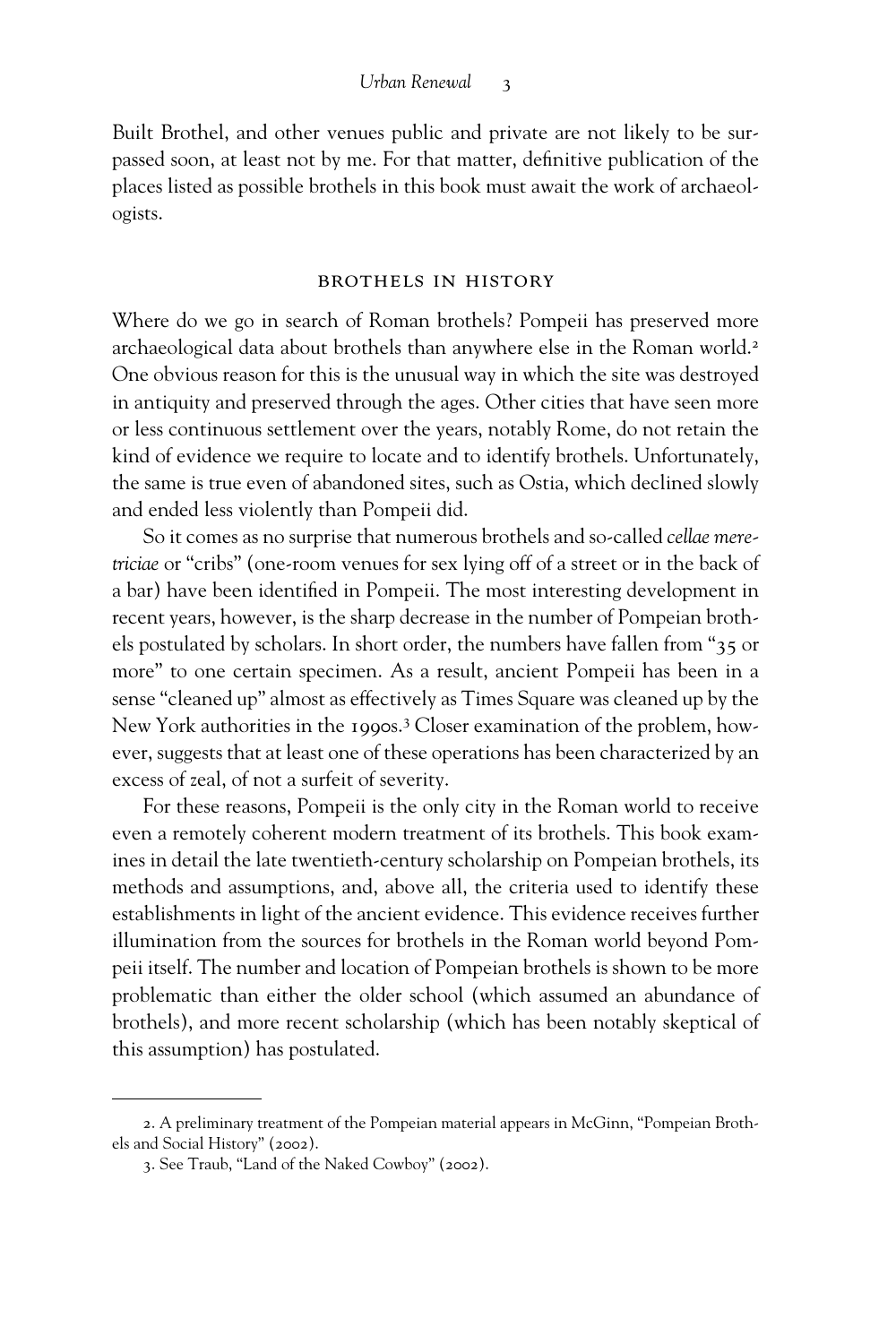The uncertainty about the brothels has a useful result, I argue, because it permits a critique of the now-fashionable idea that the Romans practiced a form of moral zoning, keeping prostitution restricted to certain areas, even certain streets, and away from others. Despite some evidence that the Romans attempted to regulate the trade of venal sex, they did not have a coherent regulationist regime. Their true interest in "moral geography" turns out to be a commercially motivated one; their aim was to make as much money from the practice of prostitution as they could, both for the individual and for the state. Brothels and other venues for the sale of sex were located with an eye to maximizing profits, at least by those members of the elite who had no reservations about earning money in this way. They appear to have been fairly numerous, in fact, though we cannot be certain of their precise number. Pompeii was neither unusual nor atypical in this regard. Instead of keeping prostitution hidden away in the dark corners of their cities, the Romans preferred to have it out in the open as much as possible. The visibility of prostitutes was the ideal foil to the public persona of the respectable woman (*mater familias*/*matrona*).4 It was so much easier in this way to humiliate them morally and to exploit them financially. This is the sum of the Roman policy on zoning prostitution.

In this book, I make ample use of comparative evidence in order to explain the ancient evidence. This use raises the danger of anachronism, or what might better be termed cultural inappropriateness, which it is helpful, I believe, to address in the context of arguments from social constructionism. Lack of space prohibits anything but a cursory review of the major problems. All the same, here is a welcome opportunity to defend a moderate social constructionism, which I believe in the end most authorities on Roman antiquity will be inclined to accept,<sup>5</sup> against some of the more extreme variants.<sup>6</sup>

<sup>4.</sup> For some of the legal and social implications of this dichotomy in sexual and social status, see McGinn, *Prostitution, Sexuality, and the Law* (1998) esp. chap. 5.

<sup>5.</sup> See the recent statements by Skinner, "Zeus and Leda" (1996) esp. 118–19; Verstraete, review of *Rethinking Sexuality and Roman Sexualities* (1998) 149. See also the reception of recent radical constructionist works by Hopkins, "Looking at Lovemaking" (1999); Frier, review of *Roman Sexuality* (1999). The flashpoint of these discussions is ancient sexuality, though the problem resonates across the interpretation of Roman history.

<sup>6.</sup> For general considerations on this theme, see Searle, *Construction of Social Reality* (1995) 2, 4, 6–7, 27, 34, 59–60, 119–20, 149, 179, 181–82, 189, 227–28; Collin, *Social Reality* (1997) x–xi, 7, 9, 134–35, 145, 217, 221–222; Hacking, *Social Construction of What?* (1999) 24, 67–68, 94. A recent essay by Karras, "Review Essay" (2000) 1252–53, distinguishes between stronger and weaker versions of social constructionism, which do not coincide with the division made here into radical and moderate, insofar as they are for the most part variants of the radical type. The more extreme of the two, advocated by Michel Foucault himself, argues that sexuality itself did not exist before the nineteenth century.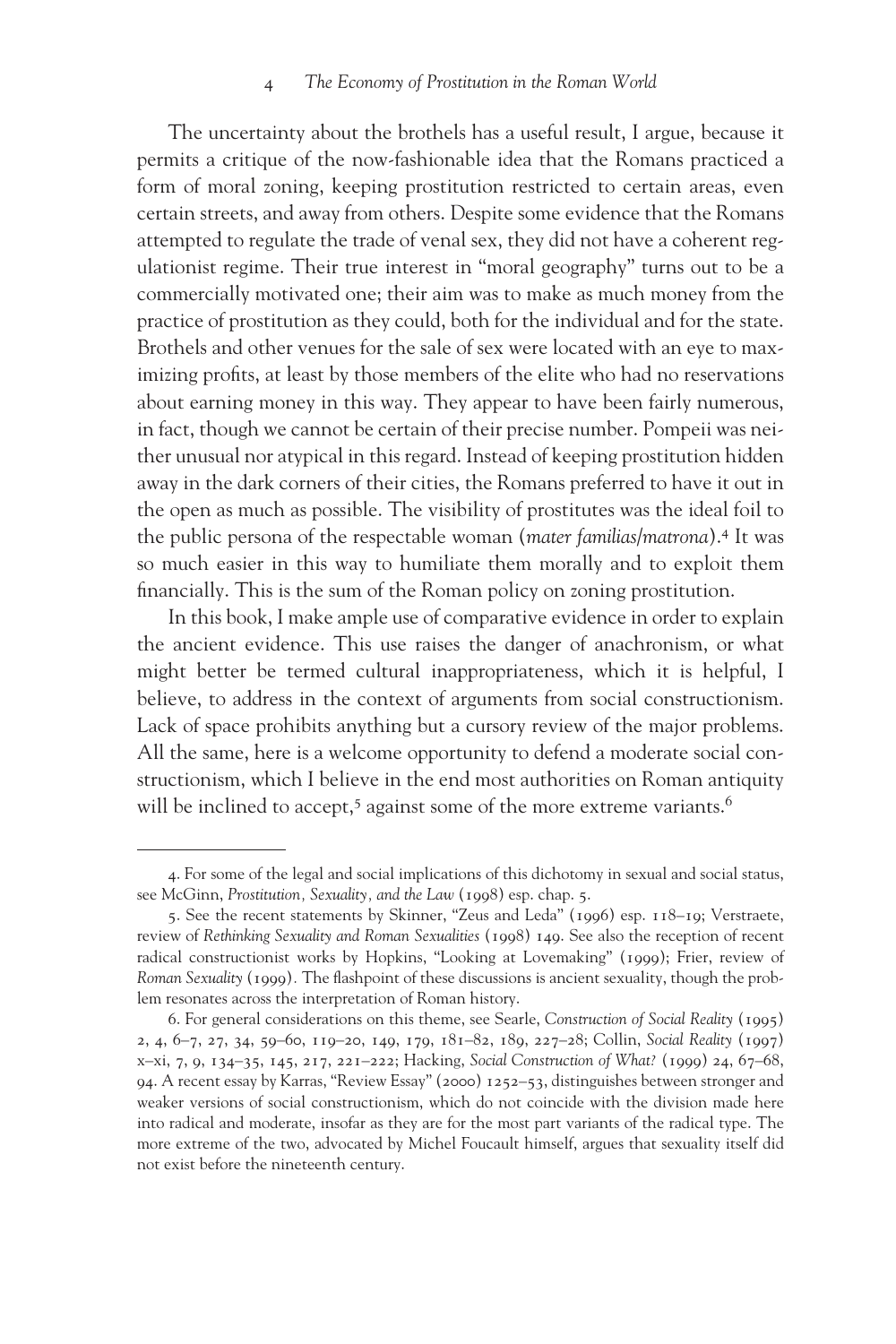A particular problem arises here for the study of prostitution in history. Most historians these days are alert to the fact that prostitution in past times was neither static nor inert, replicating itself over time as the "oldest profession," a longstanding assumption.7 The best way of escaping the implications of this assumption in my view is to rely on as much available data as possible, while recognizing that, given the sheer variety of ways in which prostitution configures itself in different cultural and historical contexts, some comparisons will inevitably work better than others for our purpose, or indeed anyone's purpose. Of course comparative evidence is not always and everywhere useless simply because it does not live up to its promise in every instance. That position is more appropriate for the practitioner of rhetoric than for the writer of history. To understand the role of prostitution as a component, a fundamental component I would argue, of the enduring institution of patriarchy requires a high degree of sensitivity to similarity and difference, continuity as well as change. Only judicious use of comparative evidence seems poised to make this possible.<sup>8</sup>

I think it important, in consequence, not to exaggerate difference, taking as proven the endless variation social anthropology has seen across cultures.9 If the Romans were more like us or had left us better information, resort to comparative evidence might seem otiose or even an obstacle to understanding them. That is simply not the case, however. Accurately presenting the truth depends finally on a careful use of language, and when the evidence is inadequate, as in the case of Roman prostitution, the truth can only be presented in a manner that "admits of degrees."10 To take one example of this problem as it occurs in the literary sources, the poet Martial creates a topography of Rome in his collection of epigrams as a kind of class signifier that it did not and could not function as, in quite the same way, off the page.<sup>11</sup> Attempts to reconcile material and literary topographies of this kind are themselves all but bound to be somewhat inexact. To put the matter another way, it is best to seek adequate explanations of Roman conduct and not perfect ones.<sup>12</sup>

<sup>7.</sup> For a useful recent review of the historiography of prostitution, see Gilfoyle, "Prostitutes in History," (1999).

<sup>8.</sup> For a useful analogy with understanding the history of the Mediterranean through a comparative approach, see Horden and Purcell, *Corrupting Sea* (2000), 465. More generally, see Macfarlane, "History and Anthropology" (1994).

<sup>9.</sup> Collin, *Social Reality* (1997) 47.

<sup>10.</sup> Searle, *Construction of Social Reality* (1995) 200.

<sup>11.</sup> See Kardos, "*Épigrammes*" (2001) 206, 209, 214; Kardos, "*Vrbs,*" (2001) 389. For place as an emotional signifier in Martial, see Kardos, "Vrbs," 399.

<sup>12.</sup> See Collin, *Social Reality* (1997) 109.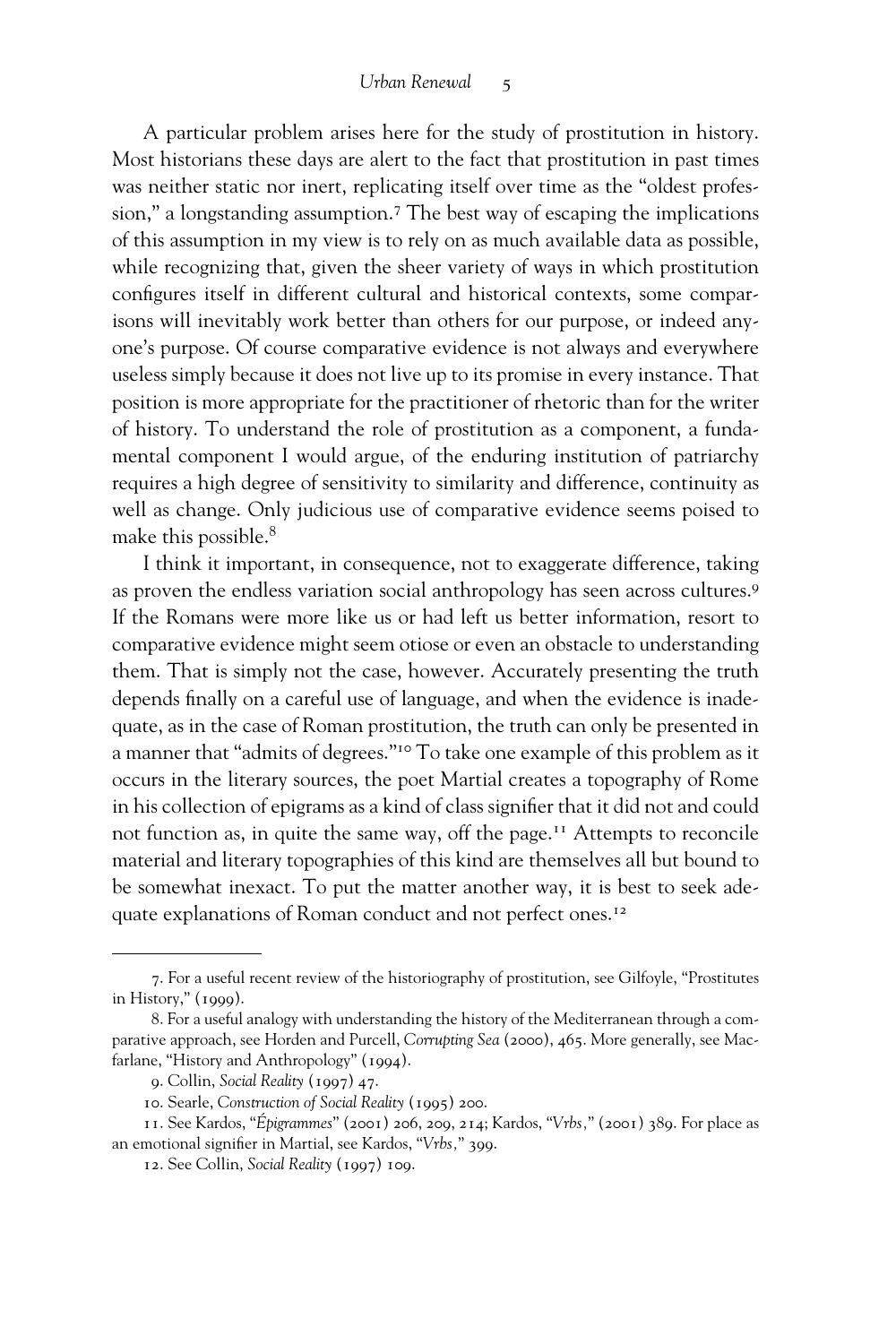One undeniable advantage of a comparative approach is that it substitutes a self-consciousness of method for naive positivism. To be sure, I should emphasize both here and elsewhere in this study, comparative evidence, though vital, only suggests a possible solution. It cannot by itself prove anything about ancient Roman brothels. Comparative evidence must be looked at in conjunction with ancient evidence. Otherwise, we can all too easily weave comparative data into a model or narrative with little probative value for antiquity.<sup>13</sup> Many times the most useful service comparative material can provide is to cast serious doubt on what we know, or what we think we know, about that lost and only imperfectly recoverable world. The historical evidence must in the final analysis be crucial for deciding which comparative data is most persuasive for ancient Rome.14 Differences are not to be discarded automatically, however, since contrasting evidence serves a vitally useful purpose.15

The author of this study—I must emphasize—is no archaeologist, nor is the analysis based on thorough personal observation of the material remains. The only "true" archaeology practiced here is a Foucauldian exercise in the archaeology of knowledge. Unlike Foucault himself, what I am interested in unearthing is precisely the knowledge of archaeologists. There are two important questions to pose regarding Roman brothels: what did the archaeologists know and when did they know it? An attempt is made to answer these questions, at least in their broad outlines.

By the same token, no new candidates for brothelhood are advanced here, though I take seriously the possibility that not all the brothels in the Roman world have been identified. This study attempts to provoke the experts to take action, in the form of careful and critical examination of the material evidence. My task is to raise questions of the sort that I believe a social historian should pose when confronting material evidence of the kind surveyed here.

Neither social history nor archaeology is a straightforward business, a truth that is neither always very clear nor universally acknowledged.16 We rarely know in advance how much of the former can be extracted from the latter. If I manage to advance the dialogue between social historians and archaeologists, my project will have succeeded. I hope to have made clear that those I

<sup>13.</sup> See the caution of Horden and Purcell, *Corrupting Sea* (2000) 301.

<sup>14.</sup> Horden and Purcell, *Corrupting Sea* (2000) 47 have a useful statement.

<sup>15.</sup> See Horden and Purcell, *Corrupting Sea* (2000) 287.

<sup>16.</sup> On the problem of the "fit" between the archaeological record and the written sources, see Horden and Purcell, *Corrupting Sea* (2000) 325. For the general lack of interest in the archaeology of the Roman sub-elite, see Funari and Zarankin, "Consideraciones" (2001) 504.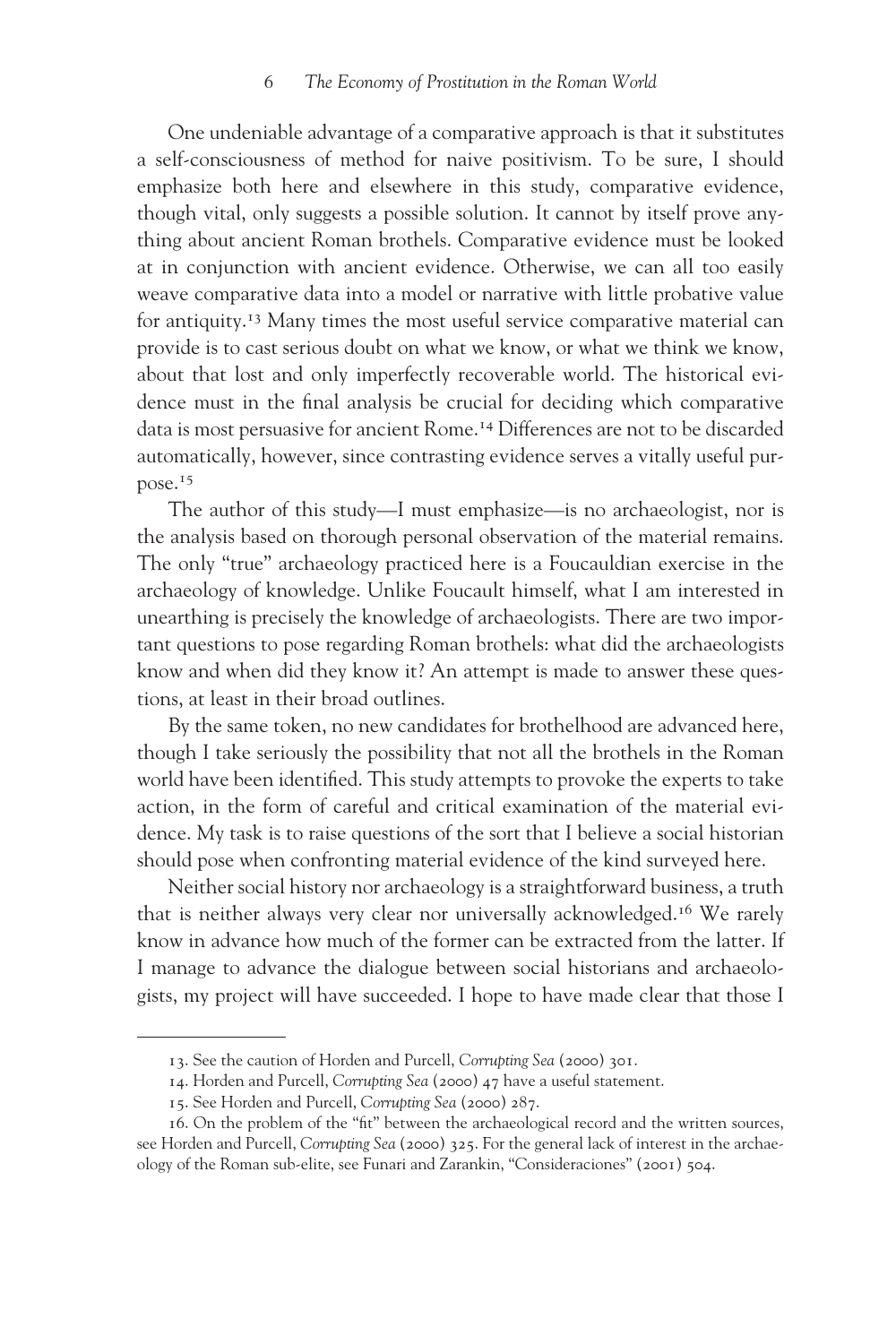believe to be really deserving of criticism are not the scholars with whom I quibble in this book, but the social historians who still fail to grasp the importance of material remains for the understanding of Roman history.

#### **DEFINITIONS**

The problem of defining prostitution is an important and interesting one. Indeed, it is so important a serious treatment would distract us from the subject at hand.<sup>17</sup> The problem is directly related to the problem of defining brothel, since a broad definition of the former would almost inevitably entail a broad definition of the latter. For example, some or all of the establishments I identify in chapter 5 as "sex clubs" and attempt to distinguish from brothels would qualify as such if I were to employ a broader definition of prostitution than I do.

Often the motive for constructing a definition determines its content, so that it has little by way of broad applicability. One major challenge is to formulate a definition that avoids confusing prostitution with other instances of nonmarital sexuality, such as concubinage. A definition, borrowed from the sociological literature, that holds out the most promise features the following three criteria: promiscuity, payment, and the emotional indifference of the partners to each other.<sup>18</sup>

The definition provided above will not necessarily coincide with Roman attempts to define prostitution and prostitute. That is, in fact, part of its value. For example, when the jurist Ulpian defines prostitute under the Augustan marriage law, he ignores the question of emotional indifference, discounts that of payment, and raises promiscuity nearly to the status of sole valid criterion.19 The fact that he is elucidating a rule that stipulates inappropriate marriage partners helps explain the emphasis on promiscuity and confirms the teleological premise behind many a definition of prostitution, as just set forth. In a sense, Ulpian's definition is a moral one converted into a legal one, which makes it difficult to use in other contexts.

By the same token, the Romans are of little help in defining brothel. For example, one of the terms they commonly employ to describe brothel only succeeds in conveying a sense of misogyny. *Lupanar* (or *lupanarium*) signifies in a literal sense "den of wolves," specifically she-wolves, since the word for

<sup>17.</sup> A fuller discussion is at McGinn, *Prostitution, Sexuality, and the Law* (1998) 17–18.

<sup>18.</sup> See, for example, Palmer and Humphrey, *Deviant Behavior* (1990) 150.

<sup>19.</sup> See McGinn, *Prostitution, Sexuality, and the Law* (1998) 126–35.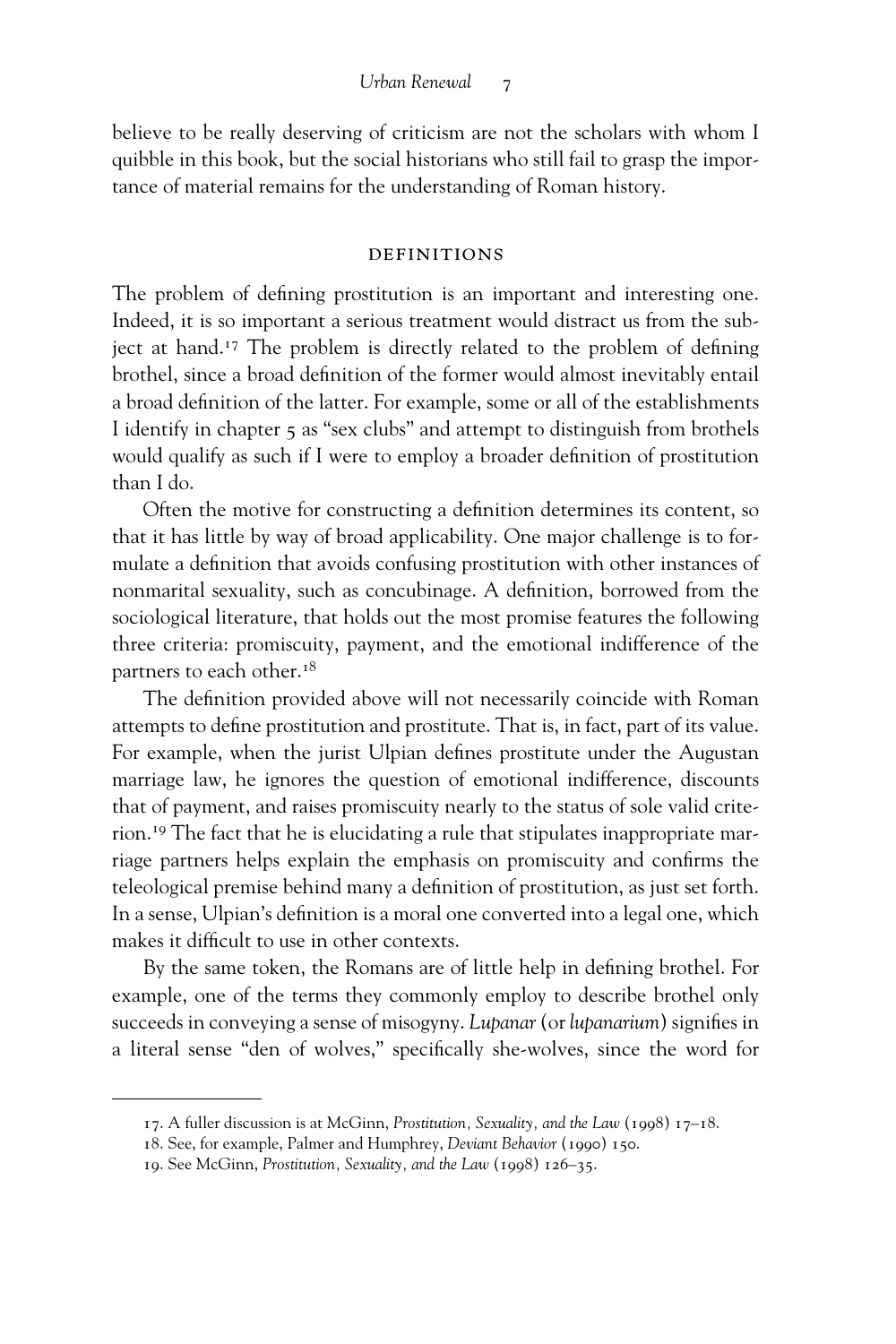female wolf, *lupa,* is often used for prostitutes.20 Such terminology emphasizes the rapacious, predatory, and greedy nature of the prostitute as a type, and, at the same time, denies her humanity. It tells us nothing about brothels that might help us define what one is. The same holds true for another term commonly used for brothel, the euphemism *fornix,* which literally means "archway" (and whence comes *fornicatio,* "fornication"). The term obscures the fact that the Roman brothel was not simply a location on the street or the front, or face, of a building, but an establishment, a business where venal sex was available. Examples of other terms for brothel might be multiplied, for example, *lustrum, stabulum,* and (at least in later Latin) *prostibulum,* to no avail. Roman words for brothel at best offer, by way of definition, the tautology that this was a place where prostitutes worked.

Using the literary and archaeological evidence to define brothel is also problematic, especially in regard to the latter. The descriptions of brothels in the literary sources are unhelpful because they are vague, stereotyped, and laden with upper-class male prejudice.<sup>21</sup> They do not contain anything that would enable us to be sure of the difference between a brothel and other venues where prostitution was practiced, for example. In fact, given their moralizing inclinations, we cannot know for certain if the Romans themselves routinely and consistently recognized such a difference. The clearest suggestion of such a distinction arises in the legal sources, which appear to accept a notional differentiation, for example, between *lupanarium* and *taberna cauponia* (tavern or inn), though they do not draw any consequences at law from this.<sup>22</sup> At least, the problem of identification is resolved for the literary and legal sources in that the texts speak of brothels, even if only to assert or assume that these are places where prostitutes work.

Using the archaeological evidence to define the brothel is even more difficult. Here the problem is inextricably tied to that of identification, itself an even thornier issue. This is because no Roman brothel has been uncovered to this day that identifies itself, in a literal sense, as a brothel. Our most certain specimen, which is for some scholars the only certain brothel in the Roman world, displays features that allow for neither easy generalization nor ready application to other contexts.

There is no eluding these difficulties. For that reason, I must return on different occasions to the problem(s) of defining and identifying brothels, above

<sup>20.</sup> See Adams, "Words" (1983) 333–35.

<sup>21.</sup> See the discussion in chap. 2 and in app. 1.

<sup>22.</sup> See chap. 7.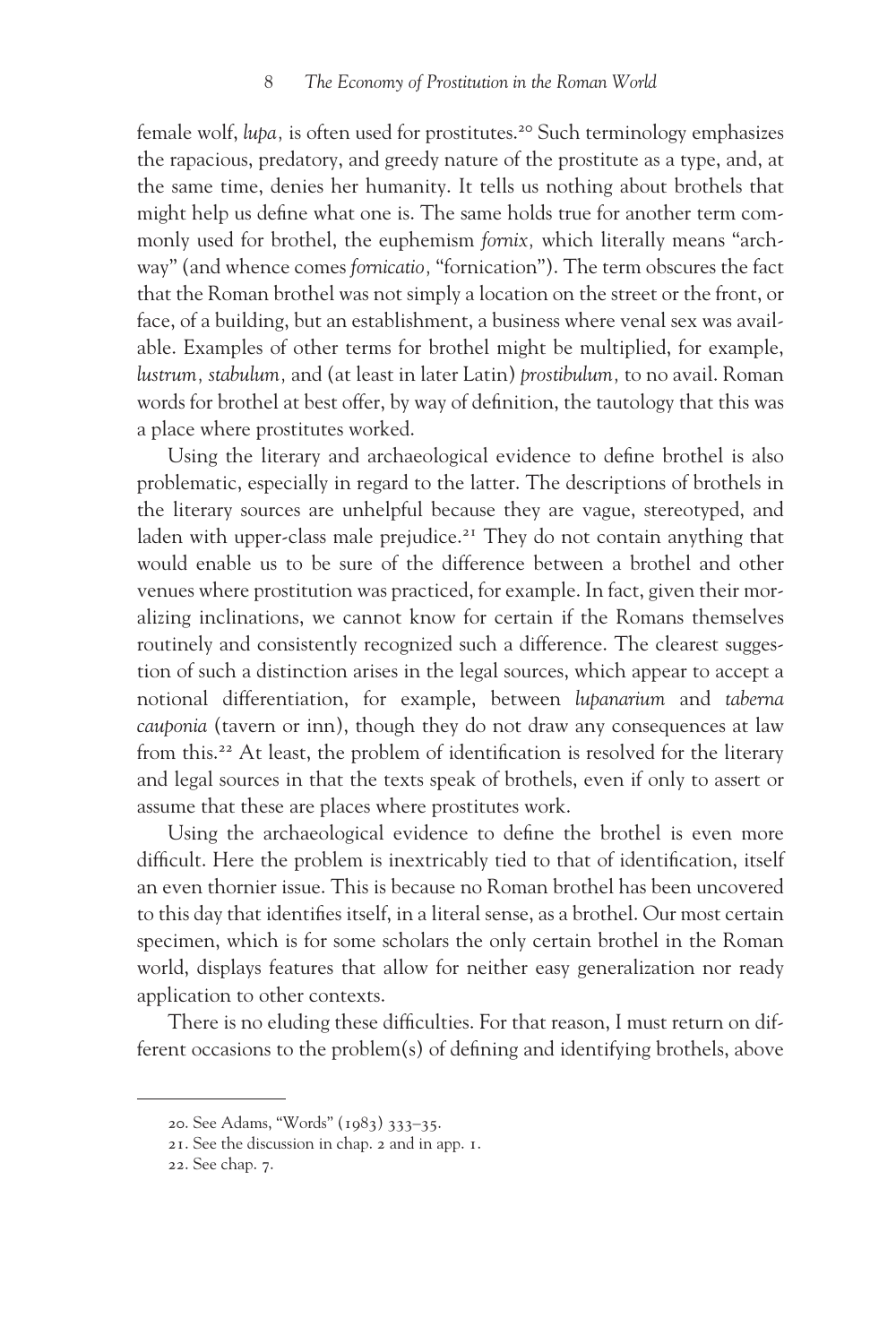all, in the discussion of archaeological evidence in chapters 7 and 8. As with the concept of prostitution, however, a working definition of brothel is necessary at the start for the sake of clarity. For my purposes a brothel is an establishment where two or more prostitutes can work simultaneously and whose activity forms the main, or at least a major, part of the business as a whole. In practical terms this means that an establishment where a prostitute must go outside or elsewhere with a customer is not a brothel. The criterion of "main or major" component of the business is of necessity treated loosely, so as to include all or most taverns and inns showing evidence of prostitution, but to exclude most baths, even if the evidence suggests that prostitutes worked there. "Business," of course, implies that the place is open to the public at large.

### plan of the book

The central problem of this book may be put in the form of a broad but blunt question. Just how did the Roman people manage their prostitutes? In an earlier study, I looked at this problem from the standpoint of the law.<sup>23</sup> I concluded that, while a number of legal rules could be recovered from the sources for analysis, the Romans did not have a coherent policy, or set of laws, toward prostitutes and pimps or toward the profession itself. There are two overriding trends detectable in public policy on the subject, toleration and degradation, but the legal rules themselves remain a diverse and fragmented lot.

Here we are dealing with a side of the social organization of prostitution that seems to have been left almost entirely to the private sector. The operation of brothels was overseen loosely by junior magistrates, in Rome the aediles, about whose precise responsibilities we are rather poorly informed. Virtually no rules have been preserved here to guide us, though the law that exists in regard to prostitution strongly suggests that the state recognized an interest in the profession. The state, among other ways, profited from the sale of sex through the imposition of a tax, and it appropriated the enormous symbolic potency of prostitution to make a series of statements about ideal social hierarchy, above all regarding Roman women. The implications of this appropriation were more than simply symbolic. As in the case of other societies, Rome had an interest in preserving public order on the ground, both in and out of the brothel.

With so much at stake, it is surprising to find so little official intervention

<sup>23.</sup> McGinn, *Prostitution, Sexuality, and the Law* (1998).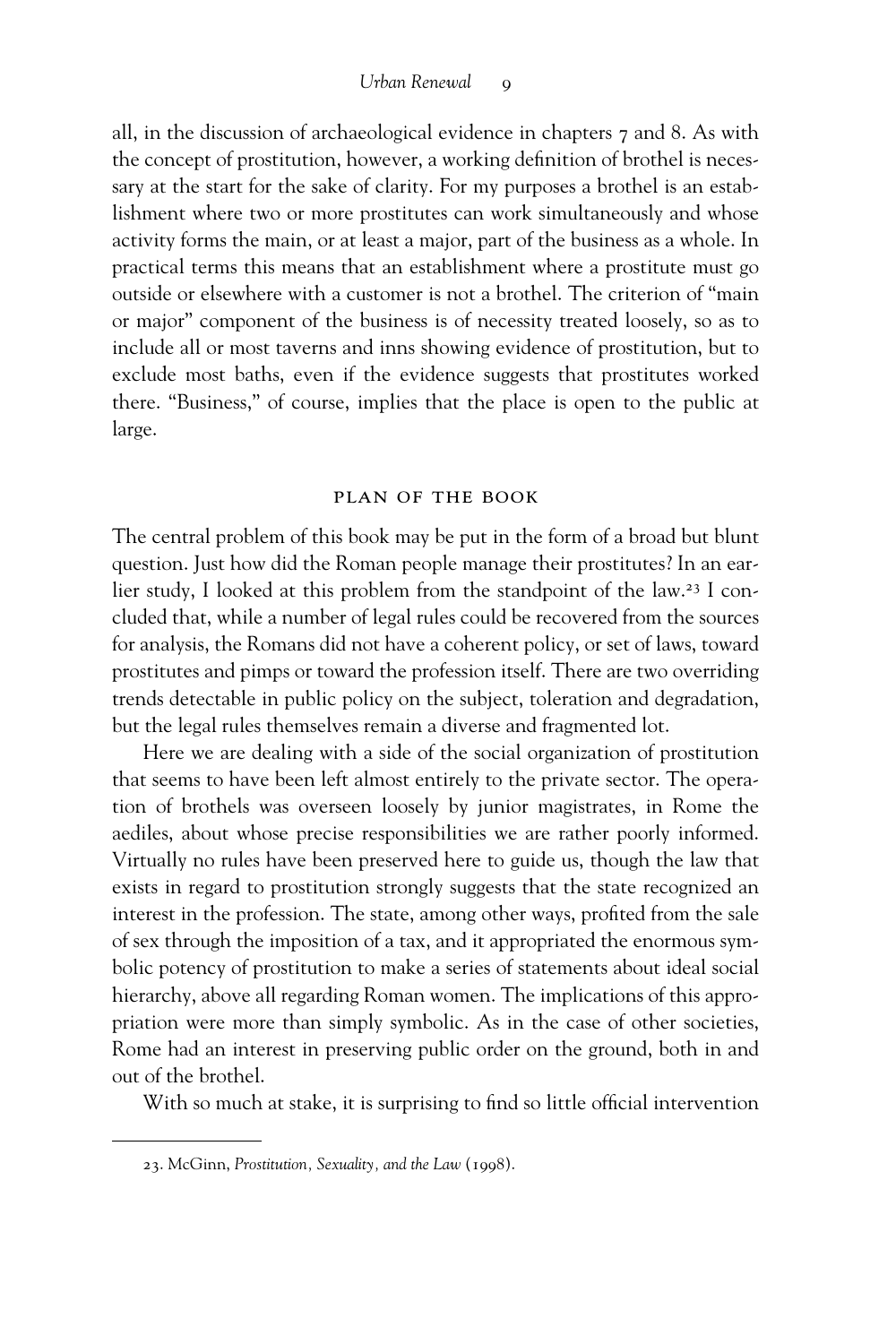in the business of prostitution. For that reason, and given the relentless poverty of the evidence, I shrink from characterizing those views with which I take issue, above all on the crucial matter of the number and location of brothels, in the language of subadult polemic as absurd or preposterous. The views of scholars advocating the thesis of very few brothels in very few locations merit respect, especially given the uncertainty that still surrounds much of the material evidence for prostitution. Sustained engagement with their evidence and arguments has in fact forced me to concede much to these scholars, and one major concession is worth mentioning here. They are absolutely correct about one important fact, that the Romans did have a public policy that mapped venal sex on their cityscapes. Their policy was that this aspect of the organization of prostitution should be left entirely to the private sphere, where wealthy landowners, whose interests the state was bound if not designed to serve, were free to act as their desire for profit and their sensibilities about honor dictated. It is not at all events possible to write the state out of this story entirely.

Chapter 2 contains a comprehensive discussion of the basic economic facts about prostitution that can be recovered for the Roman world. The elite showed an interest in profiting where it could from the sale of sex, a cash-rich business that required relatively little outlay beyond the cost of urban real estate, even when slaves had to be purchased, compared with the profits to be made. Partly for this reason, prostitution was widespread, implicated as it was in a series of venues and events designed to draw people in numbers, from baths to festivals. For the male consumer, sex was both widely available and relatively inexpensive. For the prostitutes themselves, the prospect of material ease from selling sex was perhaps an inducement to enter the profession when they were not compelled to do so by slave owners or aggressive pimps. Compared with the bleak alternatives the Roman economy offered women forced to find work, prostitution may have been an attractive prospect, though I argue this was illusory, given the degree to which even "free" prostitutes were exploited.

The idea that prostitution, if it is not utterly repressed, should ideally be contained in some areas and prohibited from others seems such a natural one that we have difficulty imagining a world where few people, if anyone, thought this mattered. And yet absolutely no evidence exists to suggest that this did matter for the Romans, a problem raised in chapter 3, where the arrangement of social space in the Roman cityscape is shown to be not random, but fairly promiscuous all the same. This indifference is rather striking, especially given the ample evidence that elite Romans did not at all regard brothels as whole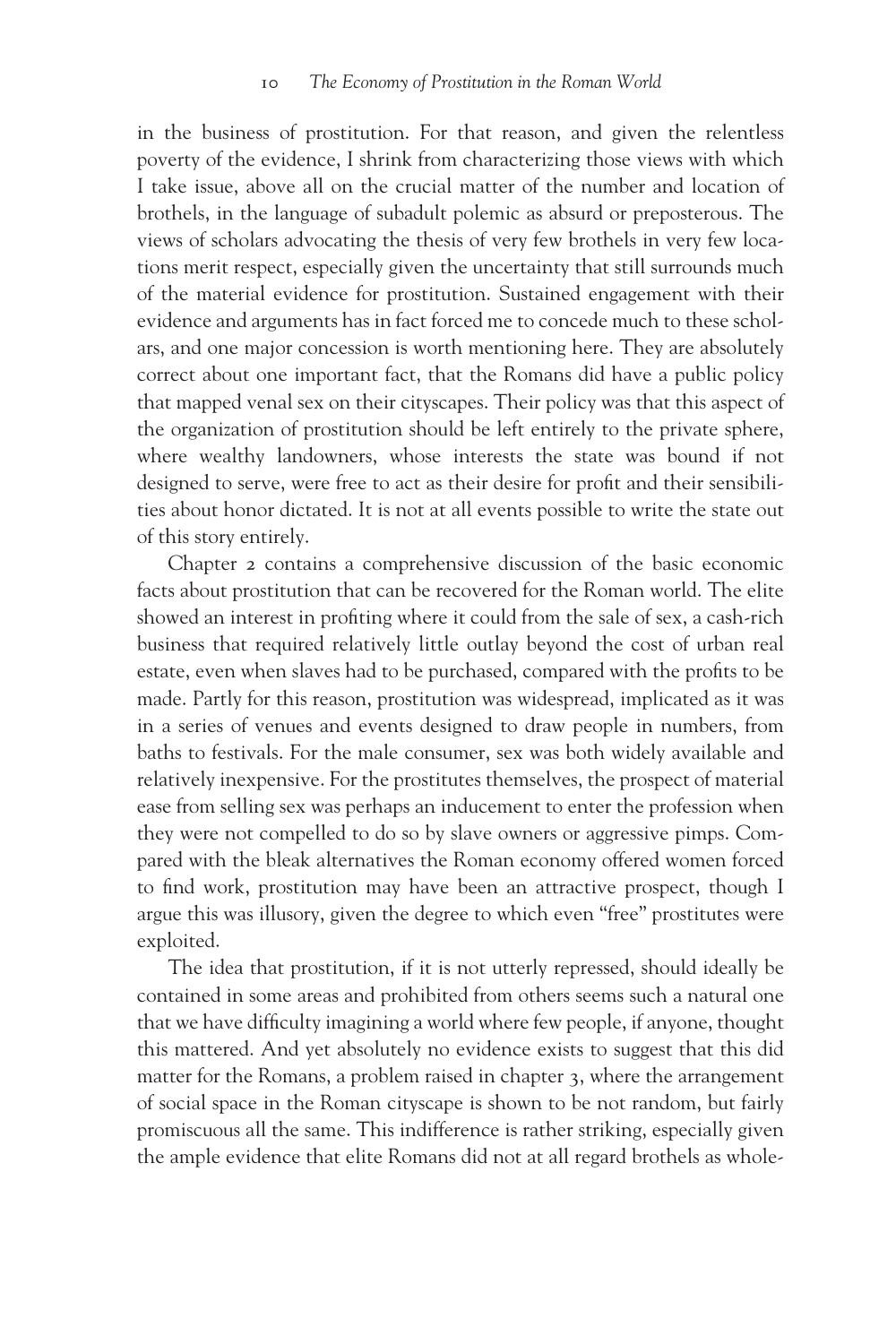some places. But there is no indication that anyone proposed zoning prostitution until the Christians did. And even with them the idea was a late one and perhaps controversial. A text of Augustine's is the source for a policy that, apart from perhaps one failed experiment in late antiquity, was long left to be a weapon lying in its sheath.

Chapter 4 attempts to understand the apparent obliviousness of the Romans to the moral challenge posed by prostitutes in their midst by examining the role of erotic representation in their lived experience. There is broad consensus that erotic art was fairly ubiquitous in the public and private spaces of the Roman city, though it turns out that some places, such as brothels and certain areas of private homes, for example, were more sexualized than others. All the same, we cannot assume that Roman responses to such representations were the same as ours, if it is indeed correct to assume a monolithic modern reaction. Also surprising is the apparent indifference of the Romans, those avid and aggressive moralizers, to women's and children's exposure to erotic art.

In chapter 5, I engage what is perhaps the central problem in the Roman sexual economy, the relatively low level of state intervention. The role of the officials entrusted with oversight of brothels seems to have been limited to maintaining public order, which largely meant the preservation of status distinctions between prostitutes and respectable women, and to collecting payments for taxes and lease of public property for the state, as well as, we may imagine, bribes for themselves. They did intervene to protect the public interest in exceptional cases, such as during the great water-stealing scandal of the mid-first century B.C., which embroiled brothels and other users of the public water supply. All else was left to the discretion of the owners of private property, many of whom were no less inclined than the state to profit from the sale of sex, and some of whom felt free to install an ersatz brothel in some part of their homes, for purposes that do not appear to have been commercial in nature.

The lack of a more aggressively manifested state interest in controlling prostitution may be less surprising to readers after they finish the chapters preceding chapter 5. More importantly, the articulation and division of responsibility between the government and private investors for managing prostitution in the areas of public order and financial profit amounts to a fairly sophisticated balance of both sets of interests. It leaves scant space for primitivist concerns about the Romans' alleged inability to develop and/or implement policy of any kind.

Chapter 6 raises a set of thorny demographic questions. How many broth-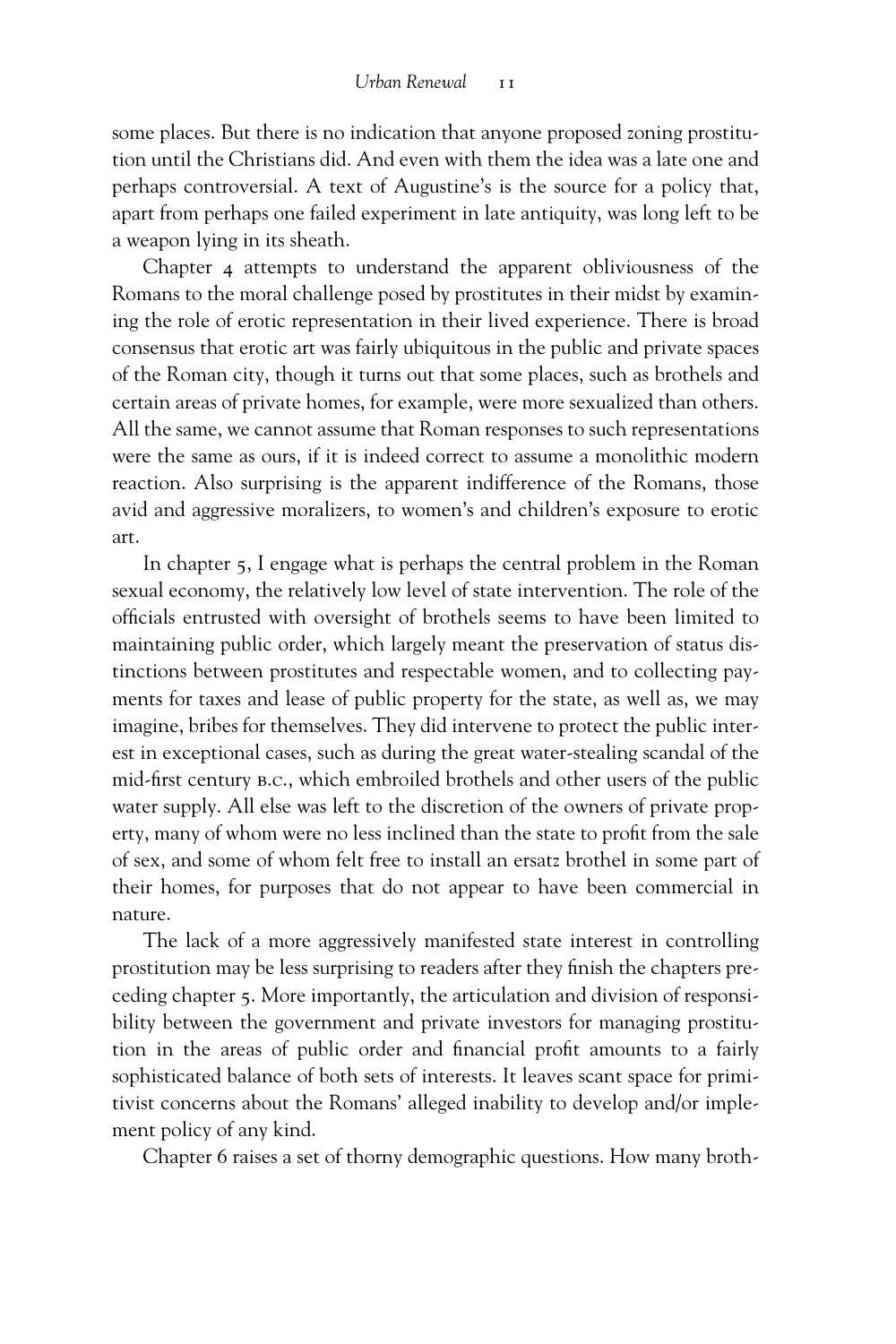els and how many prostitutes might a city like Rome or Pompeii have maintained? For these cities, we have some data to generate estimates of overall population, but even so the totals largely involve guesswork. That fact in itself should encourage caution about assuming a certain number of prostitutes, whether high or low. Comparisons with other cultures and consideration of conditions in Pompeii—especially in the years between the damaging earthquake in A.D. 62 and its final destruction in A.D. 79—and in Rome as the outsized metropolis it was, suggests all the same that the number of brothels and prostitutes in such places might well have been rather high.

The next two chapters (7 and 8), supplemented by the appendices, present the archaeological evidence for Roman brothels in Rome, Pompeii, and elsewhere. Our main focus is of necessity on Pompeii, from where the vast bulk of the material evidence derives. The central challenge of course resides in defining and identifying brothels. Cellae meretriciae or cribs (one-room venues for sex lying off a street or in the back of a bar) are important to the economy of venal sex as well. Also important are the other places where prostitution flourished, such as baths, though it is difficult to describe many of these as brothels. That perennial favorite as a tourist attraction in the modern Pompeian *scavi,* the Purpose-Built Brothel, contains much of interest in its own right, but is of little help in identifying other brothels, even in Pompeii itself.

Chapter 9 confronts head-on some very plausible-seeming arguments for the prohibition of brothels in certain parts of the ancient city, above all in the Forum. In fact, the Roman use of space, even or especially in such high-profile and central urban areas, was designed to accommodate brothels when property values and public building programs permitted. When this was not the case, it was because a general squeeze on residential and commercial property had occurred, and not because of any campaign specifically targeted at the removal of brothels. As for prostitutes, they seem always to have been tolerated, to say the least, in the Forum. Again we see the consequences of a largely "privatized" approach to the management of selling sex.

In chapter 10 the results of the study are laid out in summary fashion. The evidence suggests the existence of three subtypes for brothels, plus two for cribs. These were scattered throughout the Roman city, though some patterns of clustering are perceptible, a fact that upon further analysis might help identify more brothels. More might be said about patterns of ownership in terms of the physical relationship of brothels to stately *domus.* The conclusion, albeit tentative, is that considerations of profit dictated the number and location of brothels in the Roman city, so that we would expect any patterns that emerge to exemplify the results of a loose and informal practice of "commercial zon-